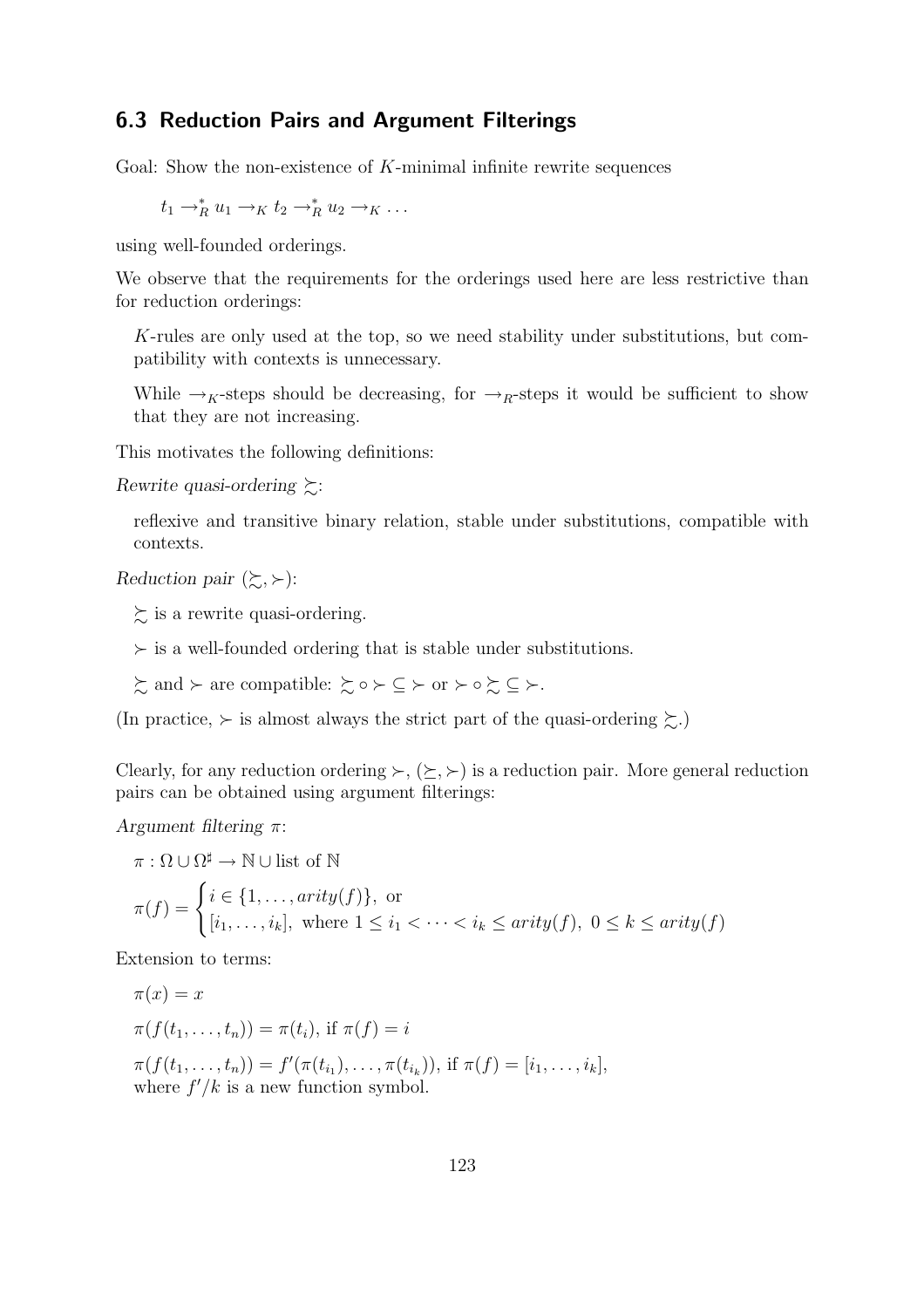Let  $\succ$  be a reduction ordering, let  $\pi$  be an argument filtering. Define  $s \succ_{\pi} t$  iff  $\pi(s) \succ$  $\pi(t)$  and  $s \succsim_{\pi} t$  iff  $\pi(s) \succeq \pi(t)$ .

**Lemma 6.2** ( $\succsim_{\pi}</math>, <math>\succ_{\pi}</math>)$ *is a reduction pair.* 

**Proof.** Follows from the following two properties:

 $\pi(s\sigma) = \pi(s)\sigma_{\pi}$ , where  $\sigma_{\pi}$  is the substitution that maps x to  $\pi(\sigma(x))$ .

$$
\pi(s[u]_p) = \begin{cases} \pi(s), & \text{if } p \text{ does not correspond to any position in } \pi(s) \\ \pi(s)[\pi(u)]_q, & \text{if } p \text{ corresponds to } q \text{ in } \pi(s) \end{cases} \square
$$

For interpretation-based orderings (such as polynomial orderings) the idea of "cutting out" certain subterms can be included directly in the definition of the ordering:

*Reduction pairs by interpretation:*

Let A be a  $\Sigma$ -algebra; let  $\succ$  be a well-founded strict partial ordering on its universe.

Assume that all interpretations  $f_A$  of function symbols are *weakly monotone*, i.e.,  $a_i \succeq b_i$  implies  $f(a_1, \ldots, a_n) \succeq f(b_1, \ldots, b_n)$  for all  $a_i, b_i \in U_A$ .

Define  $s \succsim_{\mathcal{A}} t$  iff  $\mathcal{A}(\beta)(s) \succeq \mathcal{A}(\beta)(t)$  for all assignments  $\beta : X \to U_{\mathcal{A}}$ ; define  $s \succ_{\mathcal{A}} t$  iff  $\mathcal{A}(\beta)(s) \succ \mathcal{A}(\beta)(t)$  for all assignments  $\beta : X \to U_{\mathcal{A}}$ .

Then  $(\succsim_{\mathcal{A}}, \succ_{\mathcal{A}})$  is a reduction pair.

For polynomial orderings, this definition permits interpretations of function symbols where some variable does not occur at all (e.g.,  $P_f(X, Y) = 2X + 1$  for a *binary* function symbol). It is no longer required that *every* variable must occur with some positive coefficient.

Theorem 6.3 (Arts and Giesl) *Let* K *be a cycle in the dependency graph of the TRS R. If there is a reduction pair*  $(\succsim, \succ)$  *such that* 

- $l \succeq r$  *for all*  $l \to r \in R$ ,
- $l \succeq r$  or  $l \succ r$  for all  $l \rightarrow r \in K$ ,
- $l > r$  for at least one  $l \to r \in K$ ,

*then there is no* K*-minimal infinite sequence.*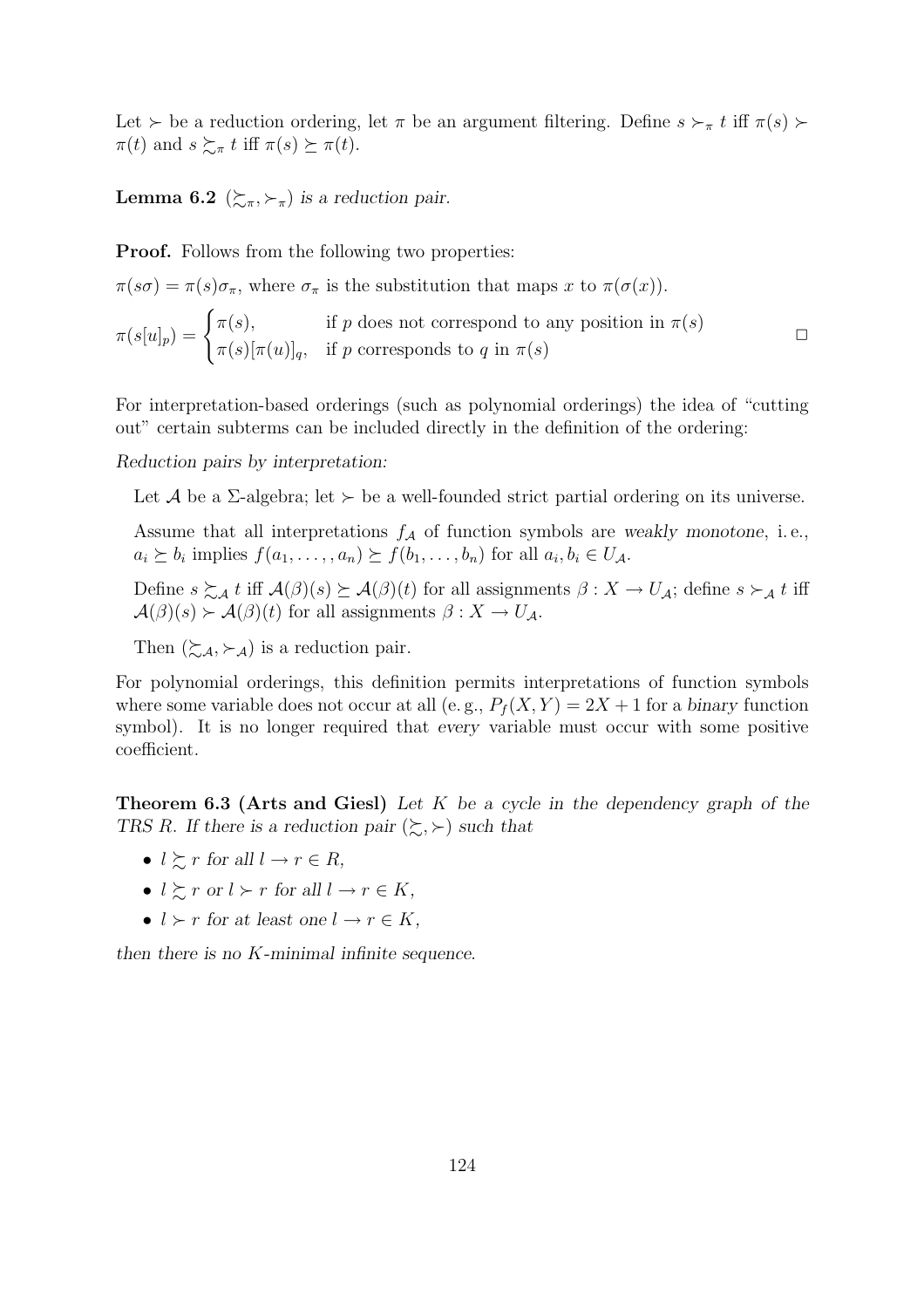Proof. Assume that

 $t_1 \rightarrow_R^* u_1 \rightarrow_K t_2 \rightarrow_R^* u_2 \rightarrow_K \ldots$ 

is a K-minimal infinite rewrite sequence.

As  $l \succsim r$  for all  $l \to r \in R$ , we obtain  $t_i \succsim u_i$  by stability under substitutions, compatibility with contexts, reflexivity and transitivity.

As  $l \geq r$  or  $l \succ r$  for all  $l \to r \in K$ , we obtain  $u_i \geq \cup \succ$   $t_{i+1}$  by stability under substitutions.

So we get an infinite  $(\succcurlyeq \cup \succ)$ -sequence containing infinitely many  $\succ$ -steps (since every DP in K, in particular the one for which  $l \succ r$  holds, is used infinitely often).

By compatibility of  $\succsim$  and ≻, we can transform this into an infinite ≻-sequence, contradicting well-foundedness.

The idea can be extended to SCCs in the same way as for the subterm criterion:

Search for a reduction pair  $(\succsim, \succ)$  such that  $l \succsim r$  for all  $l \to r \in R$  and  $l \succsim r$  or  $l \succ r$  for all DPs  $l \rightarrow r$  in the SCC. Delete all DPs in the SCC for which  $l \succ r$ . Then re-compute SCCs for the remaining graph and re-start.

Example: Consider the following TRS R from [Arts and Giesl]:

| $minus(x, 0) \rightarrow x$                                | (1) |
|------------------------------------------------------------|-----|
| $minus(s(x), s(y)) \rightarrow minus(x, y)$                | (2) |
| $quot(0, s(y)) \rightarrow 0$                              | (3) |
| $quot(s(x), s(y)) \rightarrow s(quot(\minus(x, y), s(y)))$ | (4) |

 $(R \text{ is not contained in any simplification ordering, since the left-hand side of rule (4) is}$ embedded in the right-hand side after instantiating y by  $s(x)$ .)

R has three dependency pairs:

$$
minus^{\sharp}(s(x), s(y)) \to minus^{\sharp}(x, y) \tag{5}
$$

$$
quot^{\sharp}(s(x), s(y)) \to quot^{\sharp}(\minus(x, y), s(y))
$$
 (6)

$$
quot^{\sharp}(s(x), s(y)) \to minus^{\sharp}(x, y) \tag{7}
$$

The dependency graph of  $R$  is